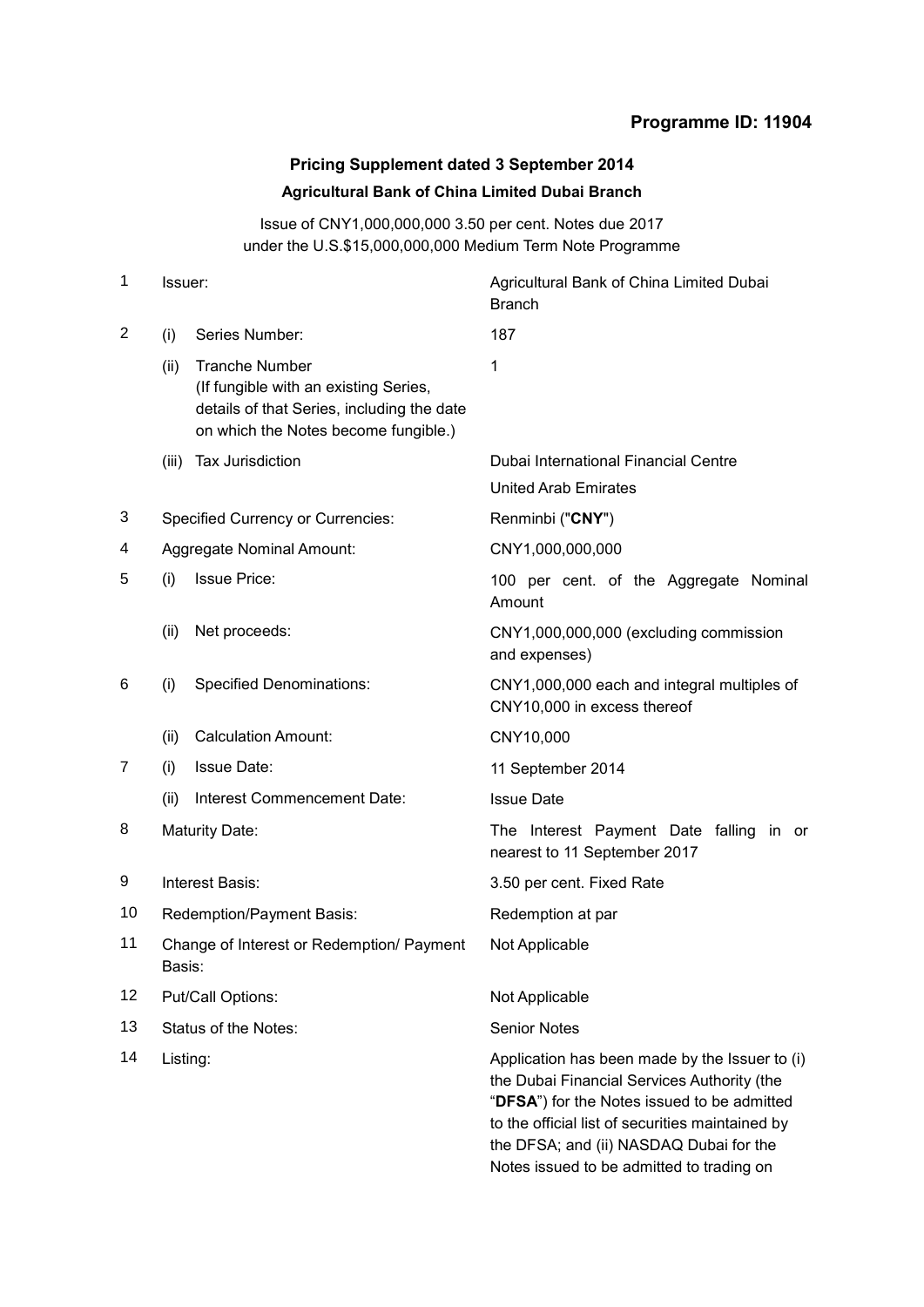|    |                                                                                                                                                                                                                                       | NASDAQ Dubai                                                                                                                                                                                                                                                                                                                                                                                 |
|----|---------------------------------------------------------------------------------------------------------------------------------------------------------------------------------------------------------------------------------------|----------------------------------------------------------------------------------------------------------------------------------------------------------------------------------------------------------------------------------------------------------------------------------------------------------------------------------------------------------------------------------------------|
| 15 | Method of distribution:                                                                                                                                                                                                               | Syndicated                                                                                                                                                                                                                                                                                                                                                                                   |
|    | PROVISIONS RELATING TO INTEREST (IF ANY) PAYABLE                                                                                                                                                                                      |                                                                                                                                                                                                                                                                                                                                                                                              |
| 16 | <b>Fixed Rate Note Provisions</b>                                                                                                                                                                                                     | Applicable                                                                                                                                                                                                                                                                                                                                                                                   |
|    | (i)<br>Rate of Interest:                                                                                                                                                                                                              | 3.50 per cent. per annum payable semi-<br>annually in arrear                                                                                                                                                                                                                                                                                                                                 |
|    | (ii)<br>Interest Payment Date(s):                                                                                                                                                                                                     | 11 March and 11 September in each year<br>provided that if any Interest Payment Date<br>falls on a day which is not a Business Day, the<br>Interest Payment Date will be the next<br>succeeding Business Day unless it would<br>thereby fall in the next calendar month in<br>which event the Interest Payment Date shall<br>be brought forward to the immediately<br>preceding Business Day |
|    | <b>Fixed Coupon Amount:</b><br>(iii)                                                                                                                                                                                                  | Each Fixed Coupon Amount shall be<br>calculated by multiplying the product of the<br>Rate of Interest and the Calculation Amount<br>by the Day Count Fraction and rounding the<br>resultant figure to the nearest CNY0.01, with<br>CNY0.005 being rounded upwards                                                                                                                            |
|    | (iv) Broken Amount:                                                                                                                                                                                                                   | Not Applicable                                                                                                                                                                                                                                                                                                                                                                               |
|    | Day Count Fraction (Condition 5(j)):<br>(v)                                                                                                                                                                                           | Actual/365 (Fixed)                                                                                                                                                                                                                                                                                                                                                                           |
|    | (vi) Determination Date(s) (Condition 5(j)):                                                                                                                                                                                          | Not Applicable                                                                                                                                                                                                                                                                                                                                                                               |
|    | (vii) Other terms relating to the method of<br>calculating interest for Fixed Rate<br>Notes:                                                                                                                                          | Not Applicable                                                                                                                                                                                                                                                                                                                                                                               |
| 17 | <b>Floating Rate Note Provisions</b>                                                                                                                                                                                                  | Not Applicable                                                                                                                                                                                                                                                                                                                                                                               |
| 18 | Zero Coupon Note Provisions                                                                                                                                                                                                           | Not Applicable                                                                                                                                                                                                                                                                                                                                                                               |
| 19 | <b>Index Linked Interest Note Provisions</b>                                                                                                                                                                                          | Not Applicable                                                                                                                                                                                                                                                                                                                                                                               |
| 20 | <b>Dual Currency Note Provisions</b>                                                                                                                                                                                                  | Not Applicable                                                                                                                                                                                                                                                                                                                                                                               |
|    | PROVISIONS RELATING TO REDEMPTION                                                                                                                                                                                                     |                                                                                                                                                                                                                                                                                                                                                                                              |
| 21 | Call Option                                                                                                                                                                                                                           | Not Applicable                                                                                                                                                                                                                                                                                                                                                                               |
| 22 | Put Option                                                                                                                                                                                                                            | Not Applicable                                                                                                                                                                                                                                                                                                                                                                               |
| 23 | Final Redemption Amount of each Note                                                                                                                                                                                                  | CNY10,000 per Calculation Amount                                                                                                                                                                                                                                                                                                                                                             |
| 24 | <b>Early Redemption Amount</b>                                                                                                                                                                                                        |                                                                                                                                                                                                                                                                                                                                                                                              |
|    | Early Redemption Amount(s) per Calculation<br>Amount payable on redemption for taxation<br>reasons (Condition 6(c)) or Event of Default<br>(Condition 10(a) or 10(b)) and/or the method<br>of calculating the same (if required or if | CNY10,000 per Calculation Amount                                                                                                                                                                                                                                                                                                                                                             |
|    |                                                                                                                                                                                                                                       |                                                                                                                                                                                                                                                                                                                                                                                              |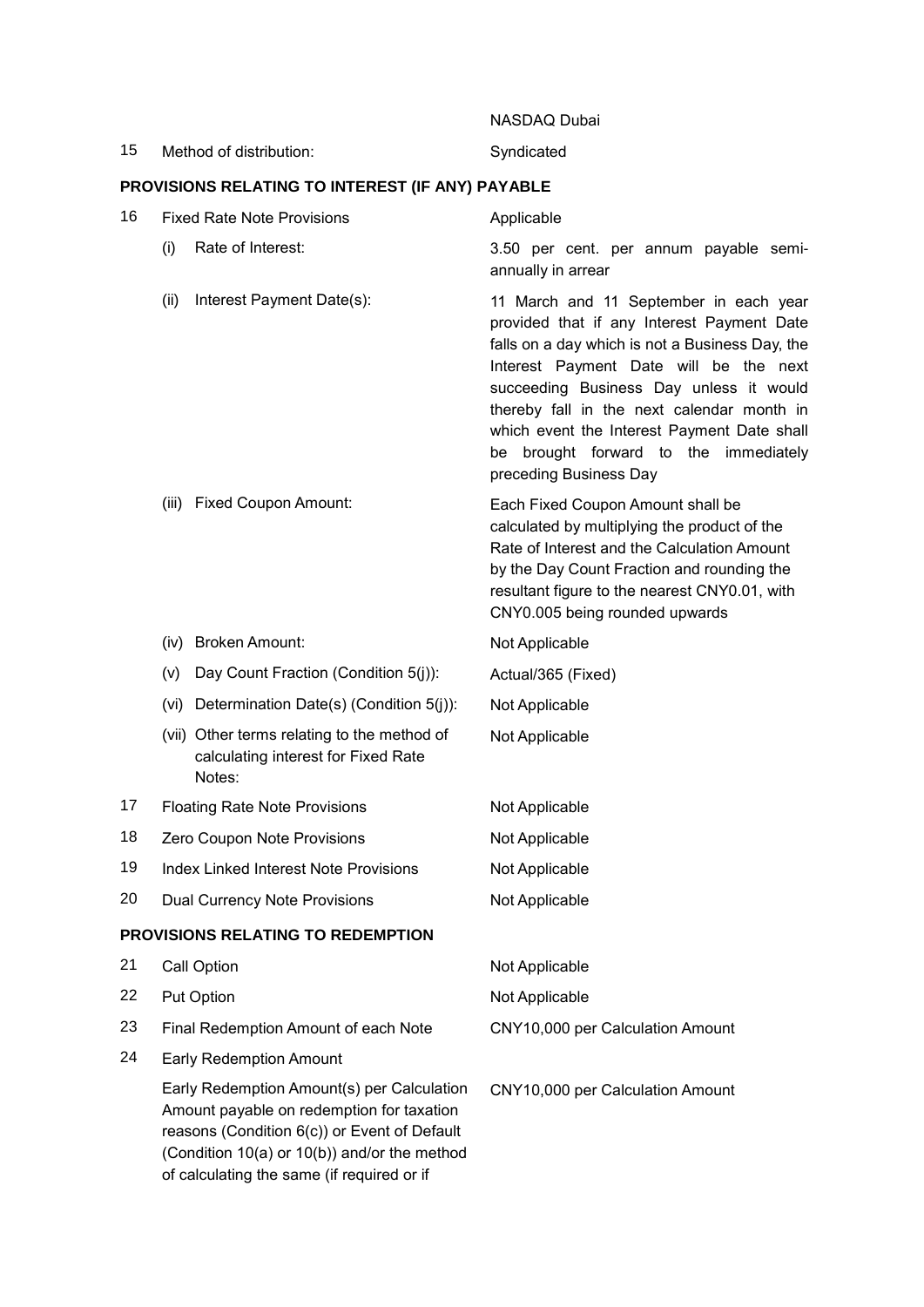different from that set out in the Conditions):

## **GENERAL PROVISIONS APPLICABLE TO THE NOTES**

| 25 | Form of Notes:                                                                                                                                                                                                                                                                             | <b>Registered Notes</b>                                                                                                                                                                                                                                               |  |
|----|--------------------------------------------------------------------------------------------------------------------------------------------------------------------------------------------------------------------------------------------------------------------------------------------|-----------------------------------------------------------------------------------------------------------------------------------------------------------------------------------------------------------------------------------------------------------------------|--|
|    |                                                                                                                                                                                                                                                                                            | Global Certificate exchangeable for Definitive<br>Certificates<br>in the limited circumstances<br>specified in the Global Certificate                                                                                                                                 |  |
| 26 | Financial Centre(s) (Condition 7(h)) or other<br>special provisions relating to payment dates:                                                                                                                                                                                             | Hong Kong                                                                                                                                                                                                                                                             |  |
| 27 | Talons for future Coupons or Receipts to be<br>attached to Definitive Notes (and dates on<br>which such Talons mature):                                                                                                                                                                    | No                                                                                                                                                                                                                                                                    |  |
| 28 | Details relating to Partly Paid Notes: amount<br>of each payment comprising the Issue Price<br>and date on which each payment is to be<br>made and consequences (if any) of failure to<br>pay, including any right of the Issuer to forfeit<br>the Notes and interest due on late payment: | Not Applicable                                                                                                                                                                                                                                                        |  |
| 29 | Details relating to Instalment Notes:                                                                                                                                                                                                                                                      | Not Applicable                                                                                                                                                                                                                                                        |  |
| 30 | Redenomination, renominalisation and<br>reconventioning provisions:                                                                                                                                                                                                                        | Not Applicable                                                                                                                                                                                                                                                        |  |
| 31 | Consolidation provisions:                                                                                                                                                                                                                                                                  | Not Applicable                                                                                                                                                                                                                                                        |  |
| 32 | Other terms or special conditions:                                                                                                                                                                                                                                                         | Not Applicable                                                                                                                                                                                                                                                        |  |
|    | <b>DISTRIBUTION</b>                                                                                                                                                                                                                                                                        |                                                                                                                                                                                                                                                                       |  |
| 33 | If syndicated, names of Managers:<br>(i)                                                                                                                                                                                                                                                   | Joint Global Coordinators, Joint<br><b>Bookrunners and Joint Lead Managers:</b><br>Agricultural Bank of China Limited Hong Kong<br>branch<br><b>ABCI Capital Limited</b>                                                                                              |  |
|    |                                                                                                                                                                                                                                                                                            | Joint Bookrunners and Joint Lead<br><b>Managers:</b><br>Australia and New Zealand Banking Group<br>Limited<br>DBS Bank Ltd.<br>Deutsche Bank AG, Hong Kong Branch<br>National Bank of Abu Dhabi PJSC<br>Standard Chartered Bank (Hong Kong)<br>Limited<br>Co-Manager: |  |

Wells Fargo Securities International Limited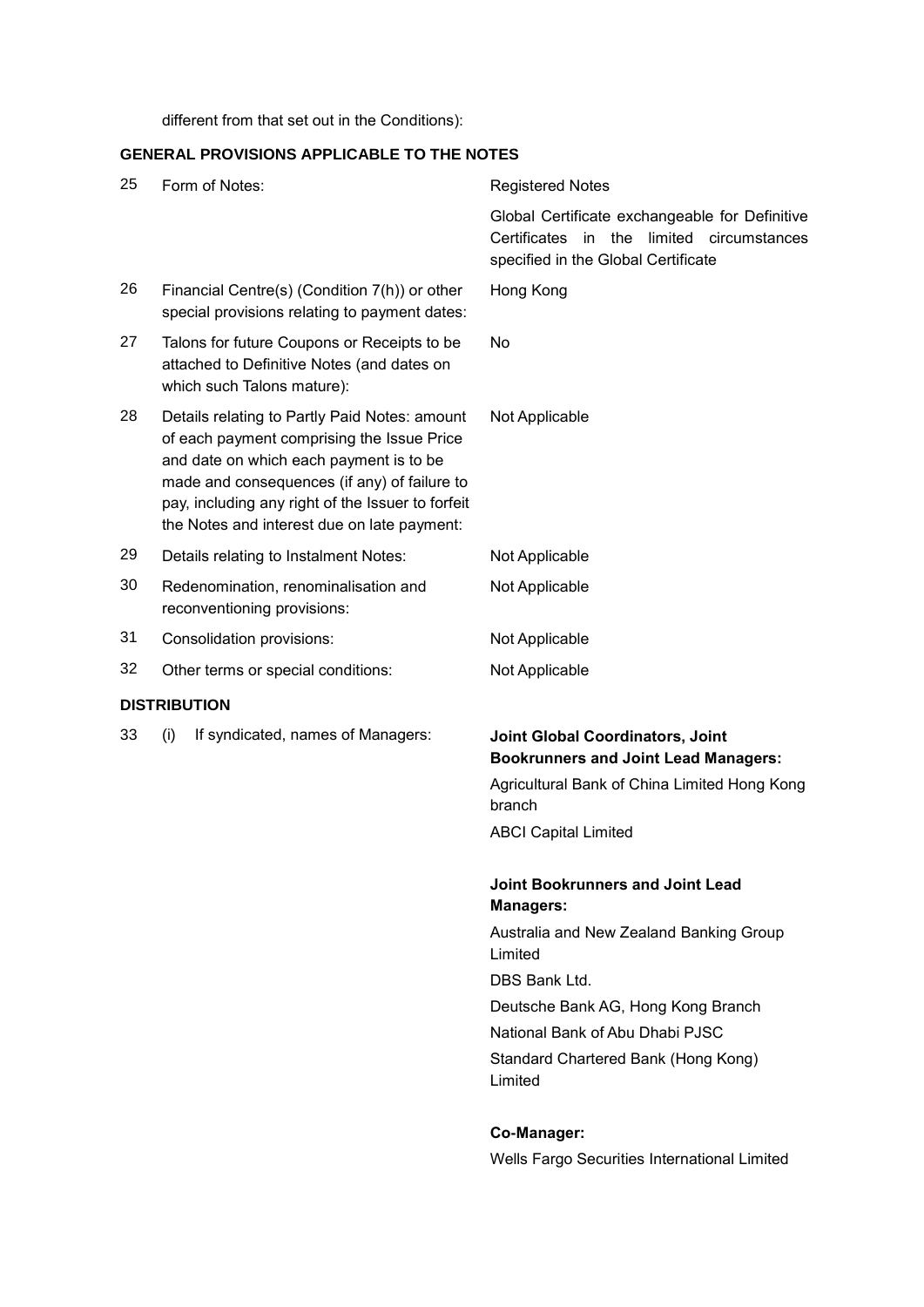| (ii) Stabilising Manager (if any): |  |
|------------------------------------|--|
|                                    |  |

34 If non-syndicated, name of Dealer: Not Applicable

- 
- 

## Not Applicable

35 U.S. Selling Restrictions Reg. S Category 2; TEFRA Not Applicable

36 Additional selling restrictions: Each Joint Lead Manager represents and agrees that it has not offered and will not offer the Notes to any person in the Dubai International Financial Centre unless such offer is (i) an "**Exempt Offer**" in accordance with the Markets Rules (MKT) module of the DFSA; and (ii) made only to persons who meet the Professional Client criteria set out in Rule 2.3.2 of the DFSA Conduct of Business Module (Version 22 07/13)

## **OPERATIONAL INFORMATION**

| 37             | ISIN Code:                                                                                                                                                                       | HK0000215043             |  |  |
|----------------|----------------------------------------------------------------------------------------------------------------------------------------------------------------------------------|--------------------------|--|--|
| 38             | Common Code:                                                                                                                                                                     | 110867255                |  |  |
| 39             | <b>CMU Instrument Number:</b>                                                                                                                                                    | ABOCFN14111              |  |  |
| 40             | Any clearing system(s) other than Euroclear,<br>Clearstream, Luxembourg and the CMU<br>Service and the relevant identification<br>number(s):                                     | Not Applicable           |  |  |
| 41             | Delivery:                                                                                                                                                                        | Delivery against payment |  |  |
| 42             | Additional Paying Agents (if any):                                                                                                                                               | None                     |  |  |
| <b>GENERAL</b> |                                                                                                                                                                                  |                          |  |  |
| 43             | The aggregate principal amount of Notes<br>issued has been translated into US dollars at<br>the rate of 6.1455, producing a sum of (for<br>Notes not denominated in US dollars): | US\$162,720,690          |  |  |
| 44             | In the case of Registered Notes, specify the<br>location of the office of the Registrar if other<br>than Hong Kong:                                                              | Not Applicable           |  |  |
| 45             | In the case of Bearer Notes, specify the<br>location of the office of the Fiscal Agent if<br>other than London:                                                                  | Not Applicable           |  |  |

## **LISTING APPLICATION**

This Pricing Supplement comprises the final terms required to list the issue of Notes by the Issuer described herein pursuant to the US\$15,000,000,000 Medium Term Note Programme of Agricultural Bank of China Limited.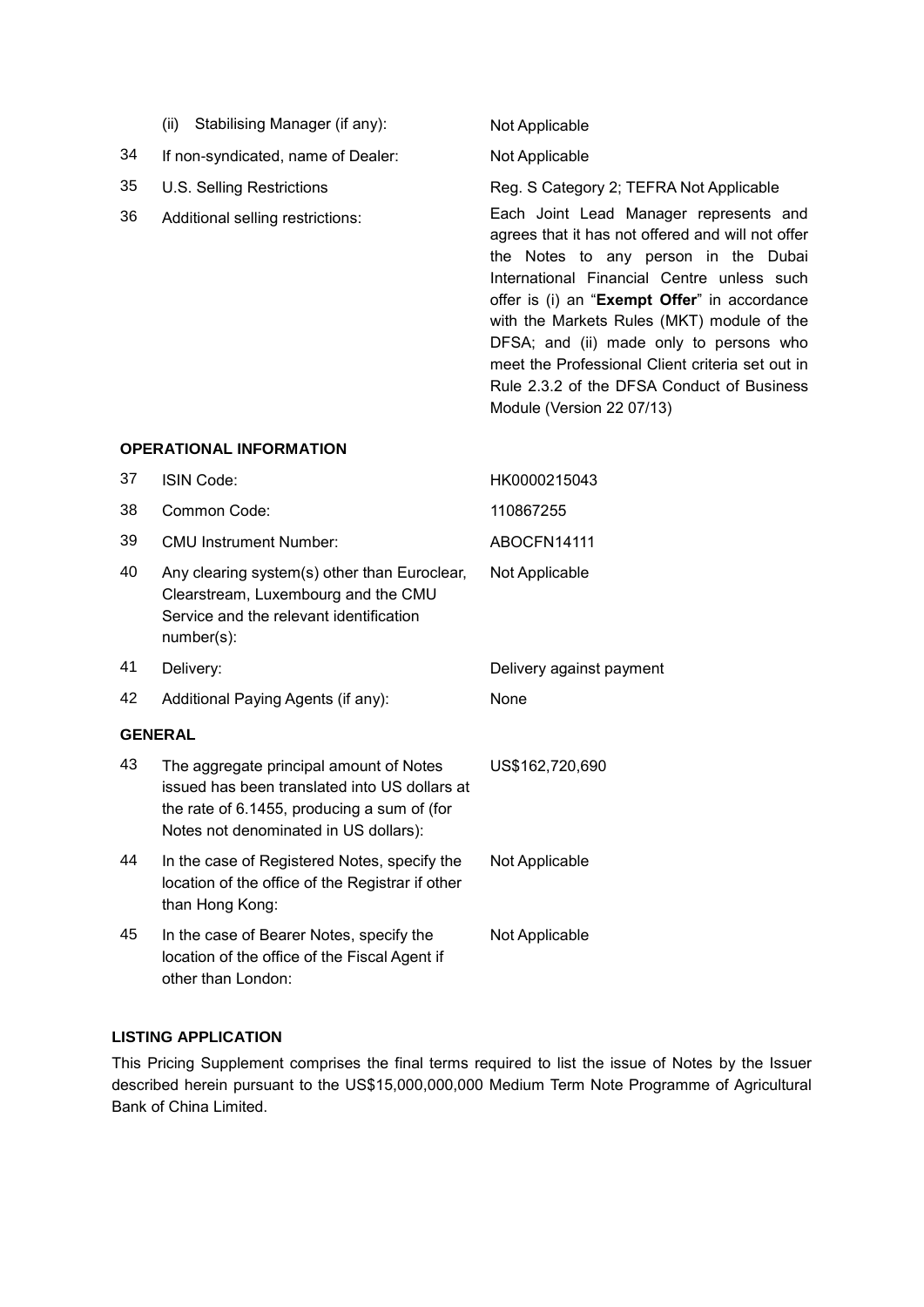## **INDICATION OF YIELD**

3.50 per cent.. The yield is calculated at the Issue Date on the basis of the Issue Price. It is not an indication of future yield.

### **CHANGE IN DIRECTORS, SUPERVISORS AND SENIOR MANAGEMENT**

On 1 September 2014, the Board of Directors of the Bank announced that due to other work arrangements, Mr. JIANG Chaoliang had tendered his resignation as the chairman and an executive director of the Board of Directors, and the chairman and a member of the Strategic Planning Committee of the Board of Directors. According to the Company Law of the PRC and the Articles of Association of the Bank, Mr. JIANG Chaoliang's resignation took effect on 31 August 2014 upon his resignation letter being received by the Board of Directors. Mr. JIANG Chaoliang has confirmed that he has no disagreement with the Board of Directors and does not have any matters in relation to his resignation that should be brought to the attention of the shareholders or creditors of the Bank.

## **MATERIAL ADVERSE CHANGE STATEMENT**

There has been no significant change in the financial or trading position of the Issuer or of the Group since 30 June 2014 and no material adverse change in the financial position or prospects of the Issuer or of the Group since 30 June 2014.